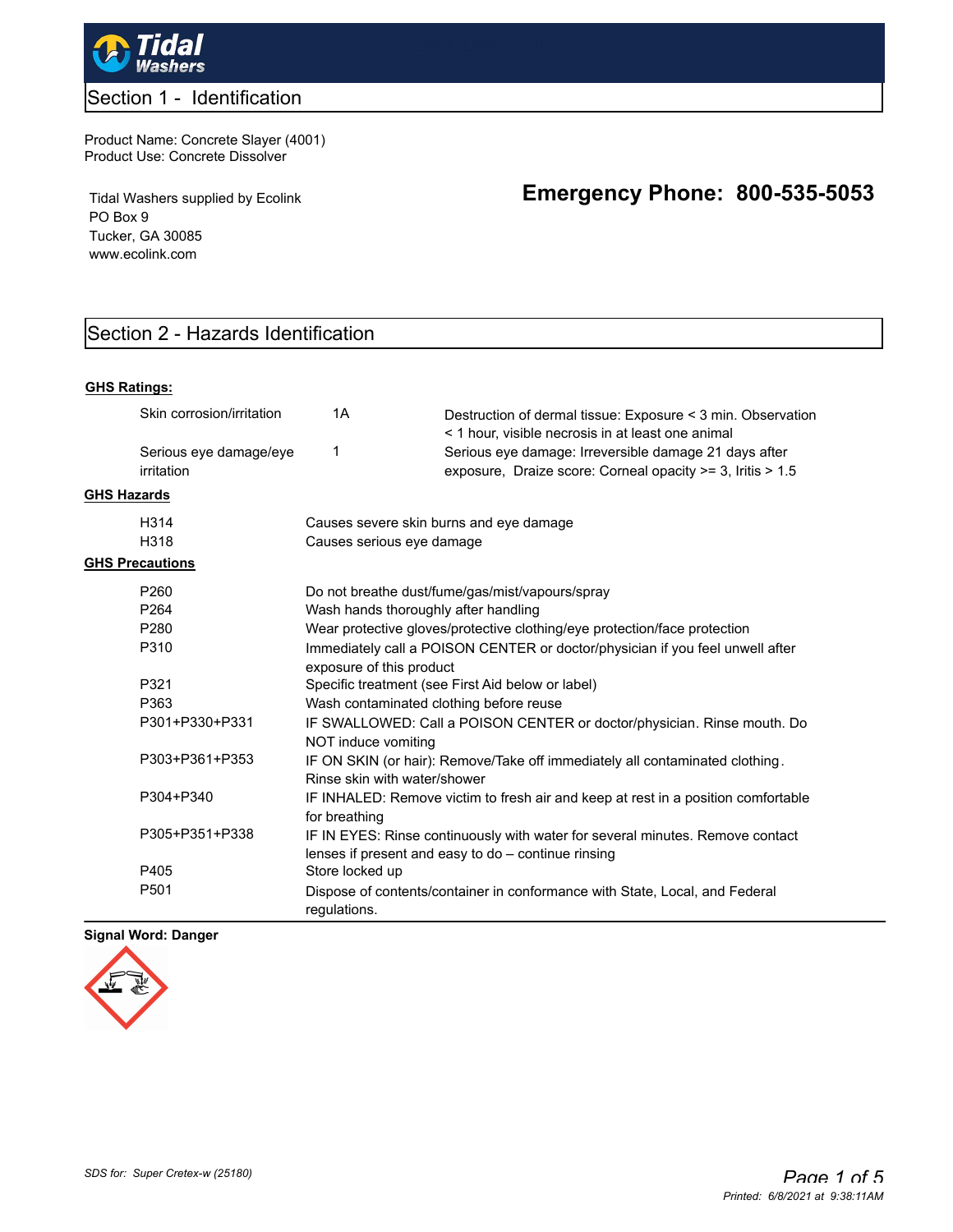# Section 3 - Composition, Information on Ingredients

| <b>Chemical Name</b>   | <b>CAS number</b> | <b>Weight Concentration %</b> |
|------------------------|-------------------|-------------------------------|
| Hydrochloric Acid      | 7647-01-0         | $20.00\%$ - 30.00%            |
| <b>Carbamidic Acid</b> | $57-13-6$         | $10.00\%$ - 20.00%            |
| <b>Phosphoric Acid</b> | 7664-38-2         | $1.00\%$ - $5.00\%$           |

### Section 4 - First Aid Measures

### **After inhalation:**

Take affected persons into fresh air and keep quiet. Supply fresh air. Call a doctor immediately

**After eye contact:** Rinse opened eye for several minutes under running water. Call a doctor immediately.

**After skin contact:** Immediately wash with water and soap and rinse thoroughly. Call a doctor immediately.

**After swallowing:** Rinse out mouth and then drink plenty of water. Do not induce vomiting; call for medical help immediately. NOTE: Never give an unconscious person anything to drink.

Information for doctor:

**Most important symptoms and effects, both acute and delayed:** Causes severe skin burns and eye damage. Gastric or intestinal disorders · Indication of any immediate medical attention and special treatment needed Medical supervision for at least 48 hours.

### Section 5 - Fire Fighting Measures

Flash Point: N/A

The product is not flammable

CO2, powder or water spray. Fight larger fires with water spray or alcohol resistant foam.

· For safety reasons unsuitable extinguishing agents: Water with full jet

Hazardous Decomposition:

Chlorine, Hydrogen Chloride, Hydrogen gas

**Advice for firefighters Protective equipment:** Wear self-contained respiratory protective device. Wear fully protective suit. Additional information Cool endangered receptacles with water spray . Use fire extinguishing methods suitable to surrounding conditions.

### Section 6 - Accidental Release Measures

**Personal precautions, protective equipment and emergency procedures:** Wear protective equipment. Keep unprotected persons away. Mount respiratory protective device.

**Environmental precautions:** Dilute with plenty of water. Do not allow to enter sewers/ surface or ground water. **Methods and material for containment and cleaning up:** Absorb liquid components with liquid-binding material. Use neutralizing agent.Dispose contaminated material as waste according to Section13. Ensure adequate ventilation.

### Section 7 - Handling & Storage

**Precautions for safe handling:** Keep receptacles tightly sealed. Ensure good ventilation/exhaustion at the workplace. When diluting always pour product into water and not vice versa.

**Information about fire - and explosion protection:** No special measures required.

**Conditions for safe storage, including any incompatibilities:** Store only in the original receptacle. Use polyolefine receptacles. Provide acid-resistant floor.

**Suitable material for receptacles and pipes:** Stainless steel.

**Information about storage in one common storage facility:** Store away from reducing agents. Store away from metals. Do not store together with alkalis (caustic solutions). Do not store together with organic materials.

LEL: UEL: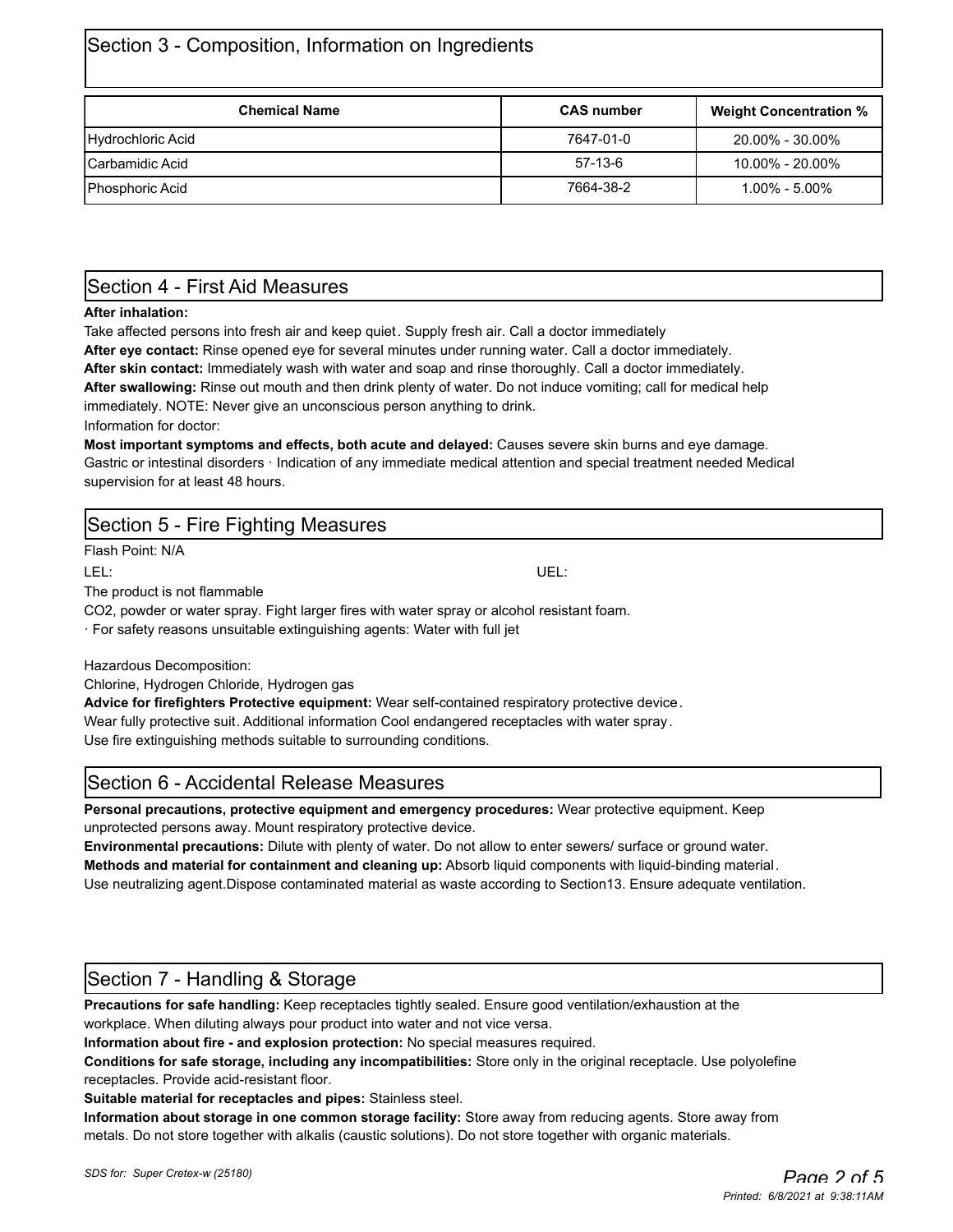### Section 8 - Exposure Controls/Personal Protection

| Chemical Name / CAS No.        | <b>OSHA Exposure Limits</b>                        | <b>ACGIH Exposure Limits</b>              | <b>Other Exposure Limits</b> |  |  |  |
|--------------------------------|----------------------------------------------------|-------------------------------------------|------------------------------|--|--|--|
| Hydrochloric Acid<br>7647-01-0 | PEL: 5 ppm (7 mg/m3)<br>Ceiling Limit              | TLV: 5 ppm $(7 \text{ mg/m3})$<br>Ceiling | Not Established              |  |  |  |
| Carbamidic Acid<br>57-13-6     | PEL: 5 mg/m3<br>TWA: 5 mg/m3<br>(nuisance dust)    | TWA 10mg/m3<br>(nuisance dust)            | Not Established              |  |  |  |
| Phosphoric Acid<br>7664-38-2   | TWA-8hrs: $1 \text{ mg/m}$ 3<br>STEL-15min.:2mg/m3 | Not Established                           | Not Established              |  |  |  |

**General protective and hygienic measures:** The usual precautionary measures are to be adhered to when handling chemicals. Do not eat or drink while working. Keep away from foodstuffs, beverages and feed. Immediately remove all soiled and contaminated clothing. Wash hands before breaks and at the end of work. Avoid contact with the eyes and skin.

**Respiratory protection:** Use suitable respiratory protective device only when aerosol or mist is formed. In case of brief exposure or low pollution use respiratory filter device. In case of intensive or longer exposure use self-contained respiratory protective device.

**Limitation and supervision of exposure into the environment:** Avoid discharging of Hydrochloric / Phosphoric acid solutions into municipal wastewater, surface water or soils, when such discharges are expected to cause significant pH changes.

**Risk management measures:** Regular control of the pH value previous to or during discharges into open waters is required. Discharges should be carried out as to minimize pH changes in receiving surface waters. In general most aquatic organisms can tolerate pH values in the range of 6-9.

**Eye protection:** Tightly sealed goggles

**Body protection:** Acid resistant protective clothing,Boots

**Protection of hands:** Protective gloves. The glove material has to be impermeable and resistant to the product/ the substance/ the preparation. · Material of gloves Butyl rubber, BR Fluorocarbon rubber (Viton) Nitrile rubber, NBR Natural rubber, NR Chloroprene rubber, CR Neoprene gloves

**Penetration time of glove material:** The exact break through time has to be found out by the manufacturer of the protective gloves and has to be observed.

**Not suitable are gloves made of the following materials:** Leather gloves

### Section 9 - Physical & Chemical Properties

**Odor** Acerbic **and Acerbic in the UPH**  $\leq$ 

**Color** Straw **1.16-1.18** Specific Gravity 1.16-1.18

### Section 10 - Stability & Reactivity

### **STABLE**

### **INCOMPATABILITIES:**

Materials To Avoid

Alkalines, metal oxides, metals, metal alloys, and organic matters, fluorine, strong reducing agents, bases, sulphur trioxide, phosphorus pentoxide.

Oxidizing agents, acids, nitrogen containing organic, metals, iron, copper, nickel, cobalt, organic materials, and ammonia. Corrosive to most metals with evolution of hydrogen gas, which may form explosive mixtures with air. May form explosive mixture if in contact with strong acid such as nitric or perchloric acids. Avoid contact with: strong oxidizers ; strong acids or bases ; nitrates ; hypochlorites. Reacts with sodium or calcium hypochlorite to form explosive nitrogen trichloride.

#### **DECOMPOSITION:**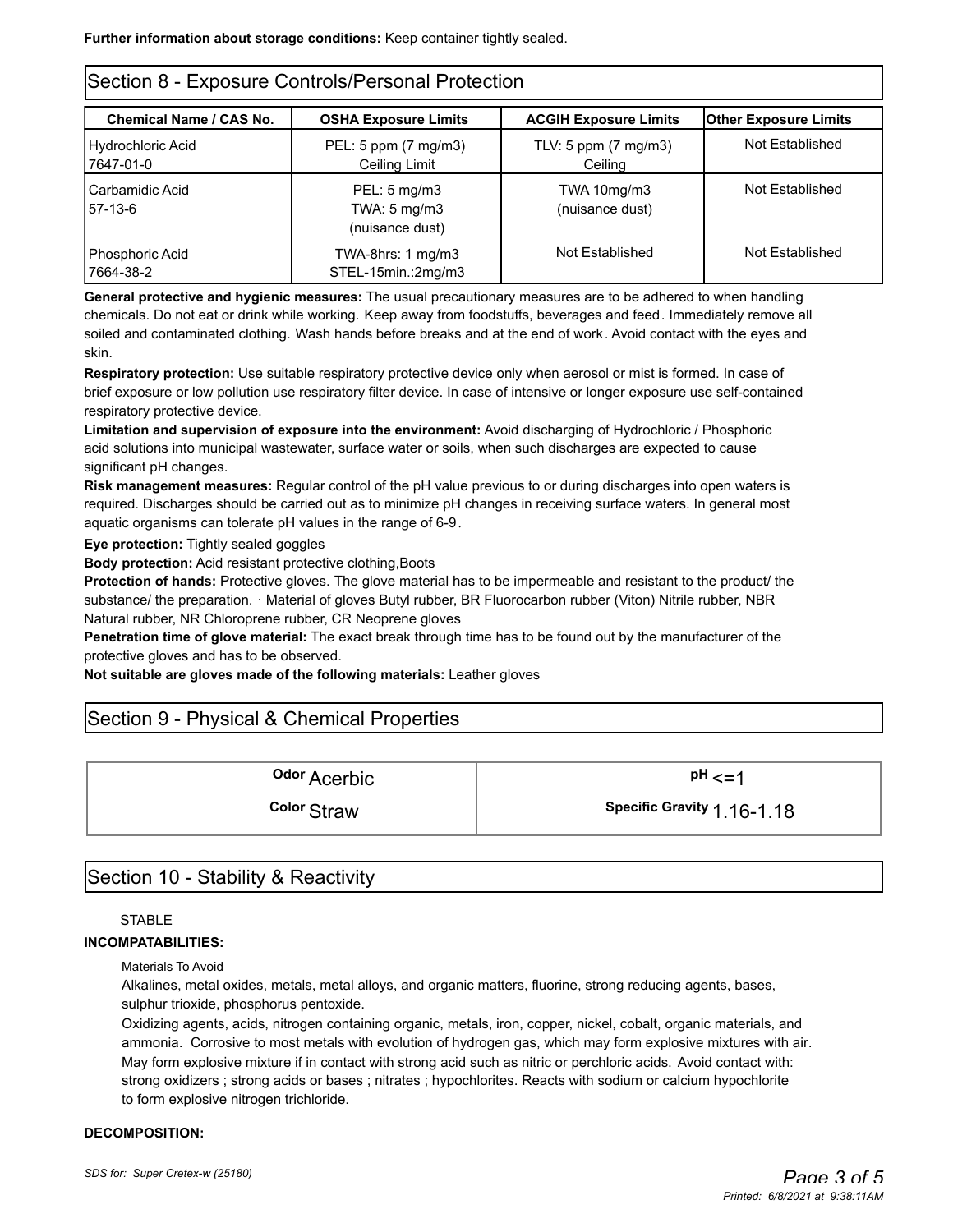**Instability Temperature:** 85oC. Rate of decomposition increases with heat.

**Conditions of Instability:** High heat, ultraviolet light.

**Special Remarks on Reactivity:** Rate of decomposition increases with heat.

Under conditions of fire this material may produce: Nitrogen oxides; Ammonia; Biuret; Carbon oxides

Hazardous polymerization will not occur.

### Section 11 - Toxicological Information

### **Mixture Toxicity**

### Oral Toxicity LD50: 2,785mg/kg

| <b>CAS Number</b>                                        | Description                                                                       | % Weight                                                                                                                                                                                                                                                                             | Carcinogen Rating                                                                 |  |  |
|----------------------------------------------------------|-----------------------------------------------------------------------------------|--------------------------------------------------------------------------------------------------------------------------------------------------------------------------------------------------------------------------------------------------------------------------------------|-----------------------------------------------------------------------------------|--|--|
| None                                                     |                                                                                   |                                                                                                                                                                                                                                                                                      | N/A                                                                               |  |  |
| Section 12 - Ecological Information                      |                                                                                   |                                                                                                                                                                                                                                                                                      |                                                                                   |  |  |
|                                                          | Do not discharge into waterways. The strong lowering of pH can destroy organisms. |                                                                                                                                                                                                                                                                                      |                                                                                   |  |  |
| <b>Component Ecotoxicity</b><br><b>Hydrochloric Acid</b> |                                                                                   | This product is toxic to fish and aquatic organisms. Do not contaminate<br>water containing this product to sewer systems without previously<br>notifying the local sewage treatment plant authority. For quidance,<br>contact your State Water Board or Regional Office of the EPA. |                                                                                   |  |  |
| <b>Phosphoric Acid</b>                                   | <b>Acute Fish Toxicity</b><br>water intake.                                       |                                                                                                                                                                                                                                                                                      | Harmful to aguatic life in very low concentrations. May be dangerous if it enters |  |  |

### Section 13 - Disposal Considerations

#### **Recommendation:**

Must not be disposed together with household garbage. Do not allow product to reach sewage system. Disposal must be made according to official regulations.

Small amounts may be diluted with plenty of water and washed away. Dispose of bigger amounts in accordance with Local Authority requirements.

#### **Uncleaned packaging Recommendation:**

Empty contaminated packagings thoroughly. They may be recycled after thorough and proper cleaning. Packagings that may not be cleansed are to be disposed of in the same manner as the product. Disposal must be made in accordance with Local Authority requirements.

**Recommended cleansing agents:** Water, if necessary together with cleansing agents.

# Section 14 - Transportation Information

| <b>Agency</b><br><b>DOT</b> | <b>Proper Shipping Name</b><br>Corrosive liquid, acidic, inorganic, n.o.s. (Hydrochloric<br>Acid, Phosphoric Acid), | <b>UN Number</b><br>UN3264 | <b>Packing Group</b><br>PGII | <b>Hazard Class</b> |
|-----------------------------|---------------------------------------------------------------------------------------------------------------------|----------------------------|------------------------------|---------------------|
|                             |                                                                                                                     |                            |                              |                     |

# Section 15 - Regulatory Information

**Country Country Regulation Regulation Regulation Regulation Regulation Regulation**